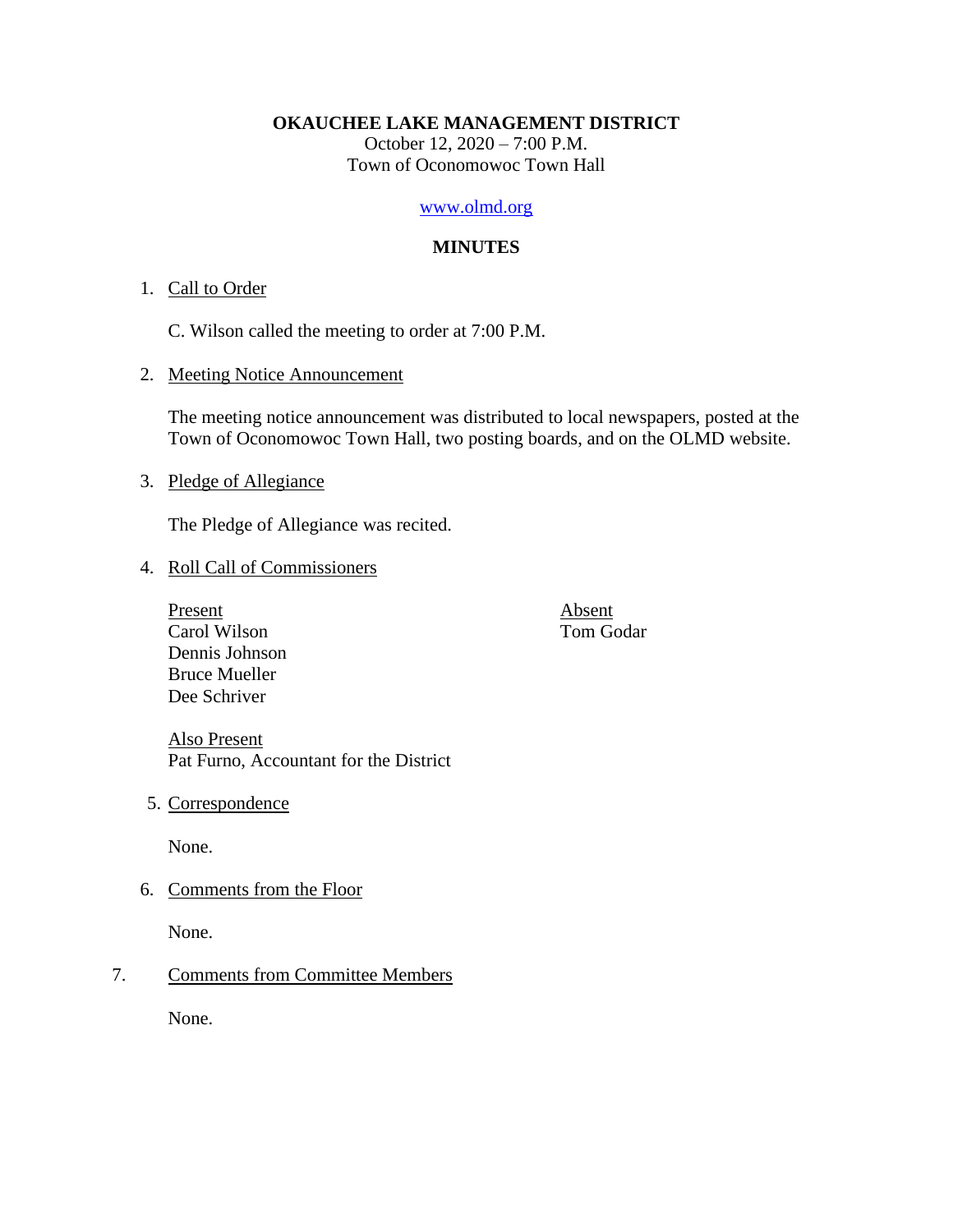Okauchee Lake Management District Meeting October 12, 2020 Page 2 of 5

### 8. Discuss & Act on Report of the Treasurer

D. Schriver reported the following:

| Total Revenues:            | \$384,699.60 |
|----------------------------|--------------|
| <b>Total Expenditures:</b> | \$321,748.83 |
| Total:                     | \$62,950.77  |

**B. Mueller moved to accept the Report of the Treasurer as presented. D. Johnson seconded the motion. There was no further discussion. All were in favor. Motion carried unanimously.**

#### 9. Approve Checks & Vouchers

**B. Mueller moved to approve the bills to be paid for October 12, 2020. D. Johnson seconded the motion. There was no further discussion. All were in favor. Motion carried.**

C. Wilson moved to Item 11 at this time.

#### 10. Approve Minutes of the Previous Meetings

**B. Mueller moved to approve the August 10, 2020 meeting minutes as presented. D. Johnson seconded the motion. There was no further discussion. All were in favor. Motion carried.**

**C. Wilson moved to approve the August 31, 2020 (Organizational Meeting) minutes as presented. D. Schriver seconded the motion. There was no further discussion. All were in favor. Motion carried.**

C. Wilson moved to Item 14 and the remainder of the agenda.

#### 11**.** Aquatic Plant Management Report

Brady Mullikin, 2021 OLMD Lake Operations Supervisor, provided a 2020 "State of the Lake" report about the 2020 season and related equipment matters. There were 230 dump truck loads of lake weeds removed from Okauchee Lake this season. Loads were dumped between four different locations with smaller dump loads handled by request which worked well. The Barge Clean-up crew would be working through October 14 with final clean-up taking place October 19, 2020. The equipment would be pulled from the lake beginning after all clean-up was complete, most likely in early November. There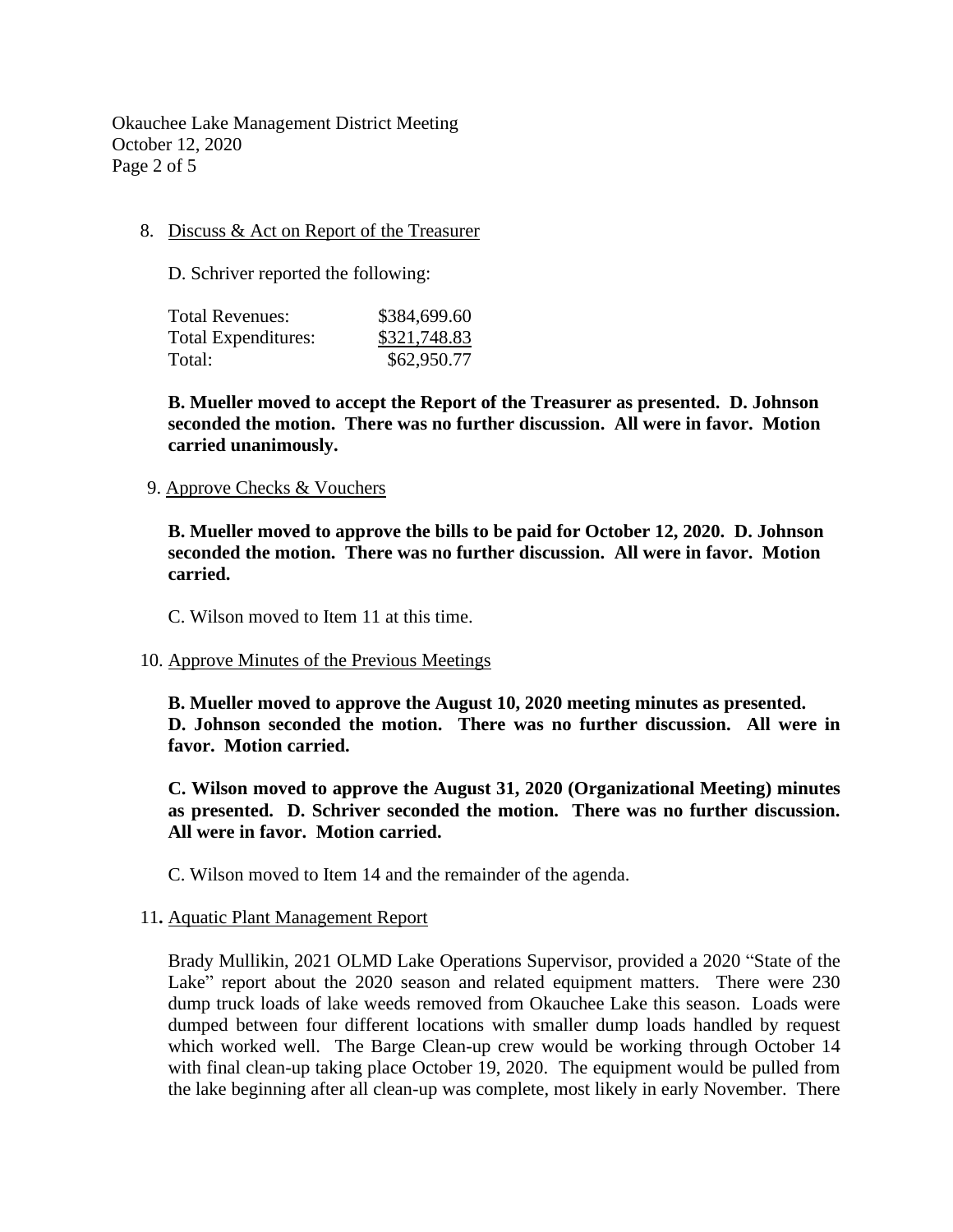Okauchee Lake Management District Meeting October 12, 2020 Page 3 of 5

> were several repairs needed this year and some would take place prior to putting away the equipment for the winter months. B. Mullikin reviewed the equipment maintenance needs for each piece of cutting and harvesting equipment, noting the installation of the two new motors would take place over the winter months. He also shared plans for the OLMD facility related to inventory of equipment, remediation of liquid materials, consumables, and tool selection. The 2020 OLMD staff had been a great crew to work with on the lake this season. They were hardworking and had a great attitude. Thirteen crew members seemed to be most successful in running lake harvesting operations for the OLMD. With that number of crew members, training and skills be learned, shared, and utilized effectively. Certifications for CDL licensing and heavy equipment operators were discussed relative to the current staff. Training of the crew members would be started a bit later next year to allow the crew to train on the job when the weeds were growing in the lake. Safety and skill level advancement would be included in the training. Preventive equipment maintenance would be a priority in 2021. Safety in employee hearing and improved communication between crew members would also be a priority for the staff because the cutters were quite loud. The focus of cutting operations would be to try to cut more of the lake Monday through Thursday and Fridays would be used to do more surface work to clean up the "floaters" and make the lake look great for the weekend. D. Johnson thanked B. Mullikin for the report. Discussion ensued regarding available property locations for future storage of equipment.

a. Discuss & Act on Aquatic Plant Management Plan

D. Schriver had contacted H. Bunk of the DNR regarding the Starry Stonewort chemical treatments in Okauchee Lake that took place in the summer months. At this point, no new stands of Starry Stonewort had been located in Okauchee Lake. Discussion took place regarding an insurance matter related to the chemical treatments. No action was necessary.

# 12. Discuss & Act on Application for Loan From Board of Commissioners of Public Lands for Equipment Repair

Previous loans from the Board of Commissioners of Public Lands had been paid off in March 2020. A low interest loan was available to provide funds to repair the cutter engines at the Public Lands Commission rate. D. Schriver was in process of requesting the loan application to fund the \$30,000 cost of the engines as discussed at the OLMD 2020 Annual Meeting. No action was necessary at this time.

13. Discuss & Act on Aquatic Plant Control Special Charge

The 2021 Aquatic Plant Control Special Charge was \$269.06. Based on a correction of the number of properties being charged, the Aquatic Plant Control Special Charge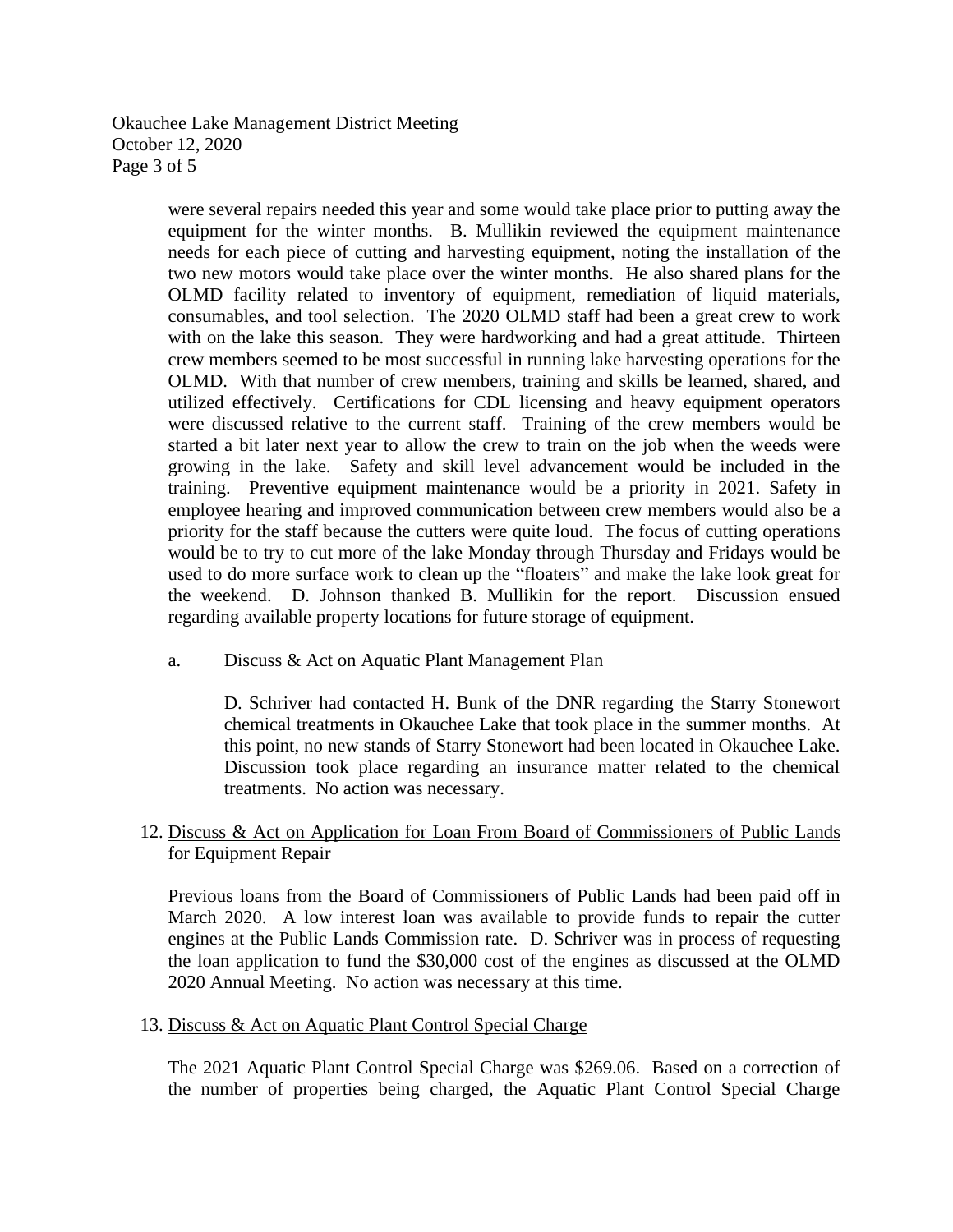Okauchee Lake Management District Meeting October 12, 2020 Page 4 of 5

> amount of \$268.13 noted at the August 31, 2020 OLMD Annual Meeting had been changed to \$269.06.

## **D. Schriver moved to approve the Aquatic Plant Control Special Charge of \$269.06. D. Johnson seconded the motion. There was no further discussion. All were in favor. Motion carried.**

C. Wilson returned to Item 10.

### 14. Discuss Website Items

Updated information about lake level information, monthly Waukesha County Aquatic Invasive Species newsletter, and completion of weekly weed cutting and barging had been added to the website since the last regular meeting.

### 15. Future Agenda Items

Future agenda items should be directed to C. Wilson.

#### 16. Set Future Meeting Dates

The next meeting was scheduled for April or May 2021 with a date to be determined in the future.

17. Motion to enter Closed Session pursuant to §19.85(1)(c): "Considering employment, promotion, compensation or performance evaluation data of any public employee over which the governmental body has jurisdiction or exercises responsibility." (Performance review and compensation for OLMD Harvesting Supervisor)

**D. Schriver moved to enter Closed Session pursuant to §19.85(1)(c): "Considering employment, promotion, compensation or performance evaluation data of any public employee over which the governmental body has jurisdiction or exercises responsibility." (Performance review and compensation for OLMD Harvesting Supervisor) at 7:47 P.M. B. Mueller seconded the motion. There was no further discussion. A Roll Call vote was taken: Carol Wilson, aye; Dennis Johnson, aye; Bruce Mueller, aye; Dee Schriver, aye. Motion carried.**

#### 18. Reconvene into Open Session

**D. Schriver moved to reconvene into Open Session at 7:55 P.M. B. Mueller seconded the motion. There was no further discussion. A Roll Call vote was taken:**